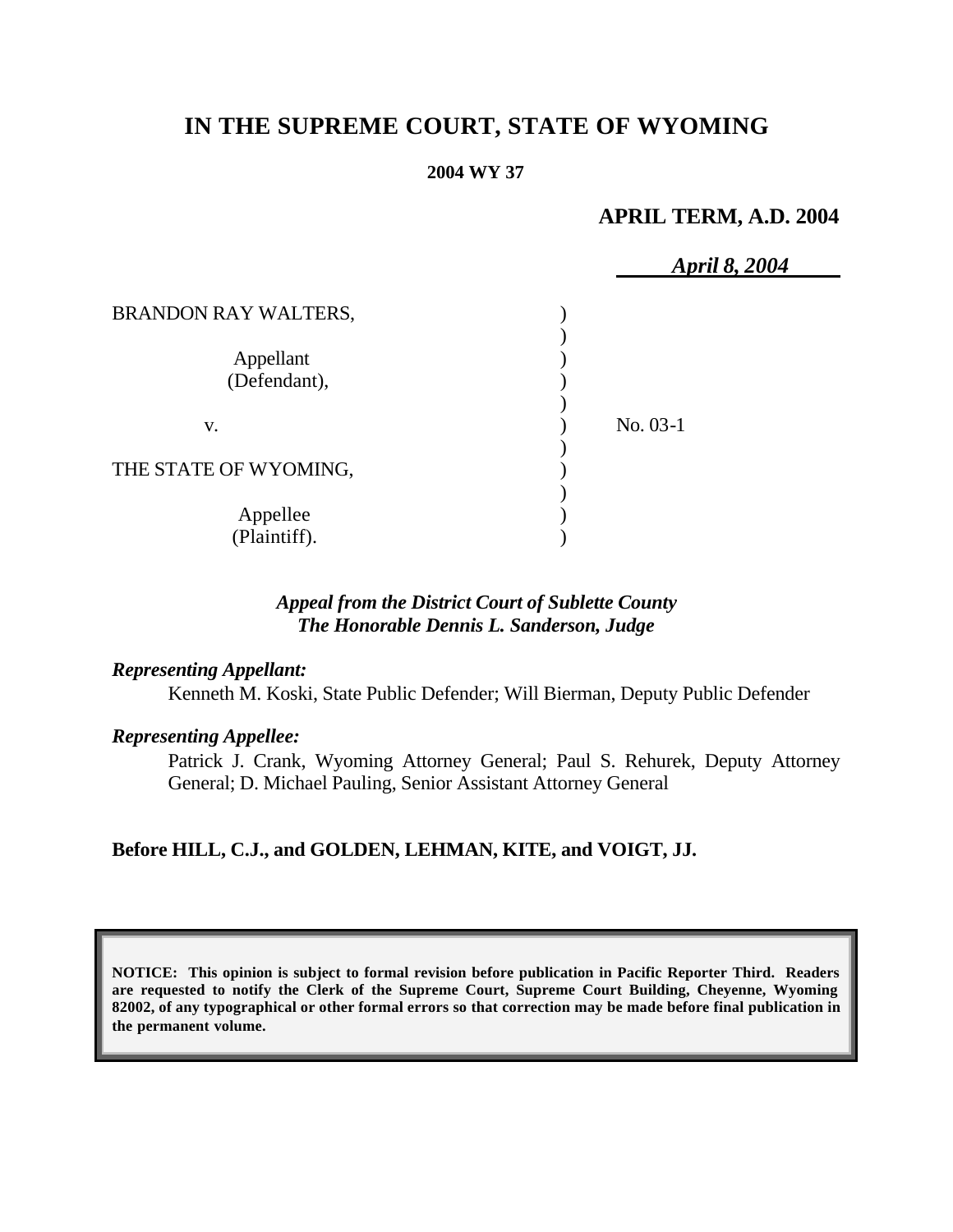**GOLDEN**, Justice.

[¶1] After the district court determined that his constitutional right to a speedy trial had not been violated, Appellant Brandon Ray Walters entered a conditional guilty plea to third degree sexual assault. He has appealed his conviction and sentence contending that his constitutional right to speedy trial was violated.

[¶2] We affirm.

#### **ISSUES**

[¶3] Walters presents the following issue for our review:

Whether the district court improperly denied Appellant's motion to dismiss for lack of speedy trial, when a two-hundred thirtyfive (235) day delay occurred between Appellant's waiver of preliminary hearing and Appellant's arraignment?

The State rephrases the issue as:

Did the district court properly conclude that Appellant was not denied his constitutional right to a speedy trial due to the delay between his waiver of a preliminary hearing and his arraignment?

#### **FACTS**

[¶4] On April 16, 2001, Walters was charged with third degree sexual assault, and his initial appearance was set for May 24, 2001. Walters retained counsel who entered an appearance, moved to continue Walters' initial appearance, and waived Walters' right to a speedy preliminary hearing on May 18, 2001. The initial appearance was rescheduled for June 14, the same day Walters waived his right to a preliminary hearing. On September 7, the Information was filed in the district court, and the State moved for setting of arraignment. Walters had not been jailed and was released on his own recognizance.

[¶5] On October 8, 2001, Walters moved to disqualify the district judge. The case was assigned to a circuit court judge, and arraignment was set for December 12. Walters objected to a circuit court judge assignment and filed a motion to dismiss for deprivation of right to a speedy trial. On December 14, 2001, the case was reassigned to another district court judge who set the arraignment and motion hearing for February 5, 2002.

[¶6] At that hearing, Walters entered a not guilty plea, but defense counsel objected to a trial date of March 11, 2002, because counsel had a scheduled vacation at that time. The trial was set for May 7, 2002. The motion to dismiss was heard, and Walters asserted that the ten-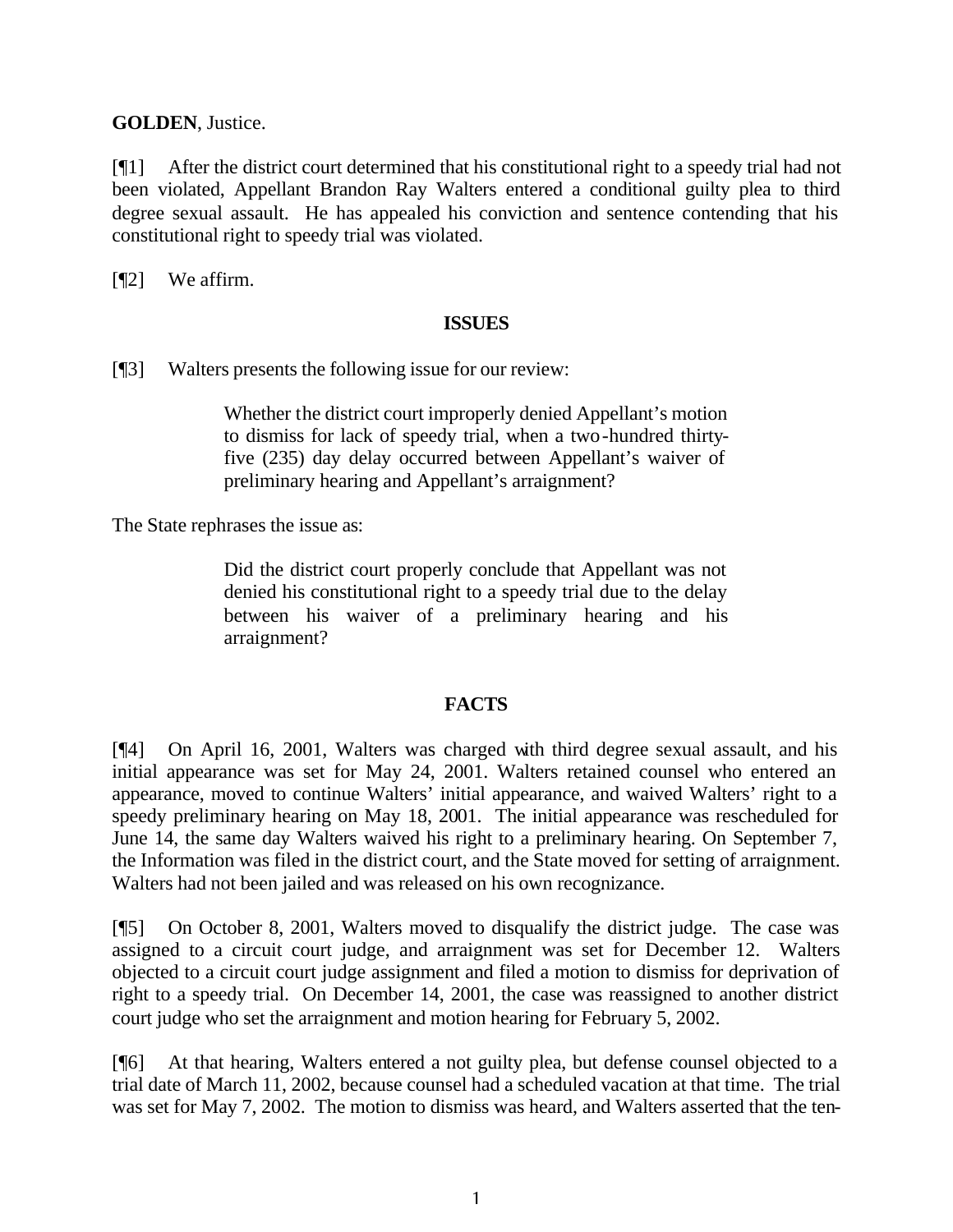month delay from arrest was prejudicial because the deputy sheriff in charge of the investigation and who had obtained Walter's confession during a taped interview had died on July 28, 2001. The deputy's death prevented inquiry concerning Walters' allegations that the deputy had not advised Walters of his rights and had allowed the interview tape to be damaged. Additionally, three witnesses who had been present in the house when the alleged sexual assault occurred had since moved, and Walters lacked the funds to find them and return them for trial.

[¶7] The district court determined that discovery could resolve issues relating to the deputy's interview and handling of the tape. The district court also found that Walters had not attempted to interview the witnesses before they moved, had not attempted to locate them since and could request fees from the public defender's office for assistance. For these reasons and because incarceration was not a concern, the district court ruled that any delay attributable to the State was not prejudicial to Walters. The court's order denying the motion to dismiss issued on February 11, 2002.

[¶8] On March 28, 2002, defense counsel filed a motion to withdraw. At the hearing on April 22, 2002, Walters did not appear, and a bench warrant was issued for his arrest. The hearing was continued to the next day, and a public defender was appointed. On May 22, 2002, the State moved to revoke Walters' release on bond because of allegations that he was involved in another sexual assault. His recognizance bond was revoked, and trial was set for August 20, 2002. Later, that same date was set for a change of plea and sentencing hearing.

#### **DISCUSSION**

#### *Standard of Review*

[¶9] Walters does not claim any violation of W.R.Cr.P.  $48(b)$ <sup>1</sup>. He does claim that his constitutional right to a speedy trial was violated by the delay that occurred prior to arraignment. W.R.Cr.P. 48 governs the time period between arraignment and trial; however, delays between the time of charge and the time of trial are subject to the Sixth Amendment to the United States Constitution. *Warner v. State,* 2001 WY 67, ¶9, 28 P.3d 21, 26 (Wyo. 2001); *Doggett v. United States*, 505 U.S. 647, 651, 655-56, 112 S. Ct. 2686, 2690, 2692-93, 120 L. Ed. 2d 520 (1992); *Jennings v. State*, 4 P.3d 915, 921 (Wyo. 2000). This Court examines de novo the constitutional question of whether a defendant has been denied a speedy trial in violation of the Sixth Amendment. We review the district court's factual findings for clear error.

l

 $<sup>1</sup>$  Rule 48(b) states:</sup>

<sup>(</sup>b) *Speedy trial*.--

<sup>(1)</sup> It is the responsibility of the court, counsel and the defendant to insure that the defendant is timely tried.

<sup>(2)</sup> A criminal charge shall be brought to trial within 180 days following arraignment unless continued as provided in this rule.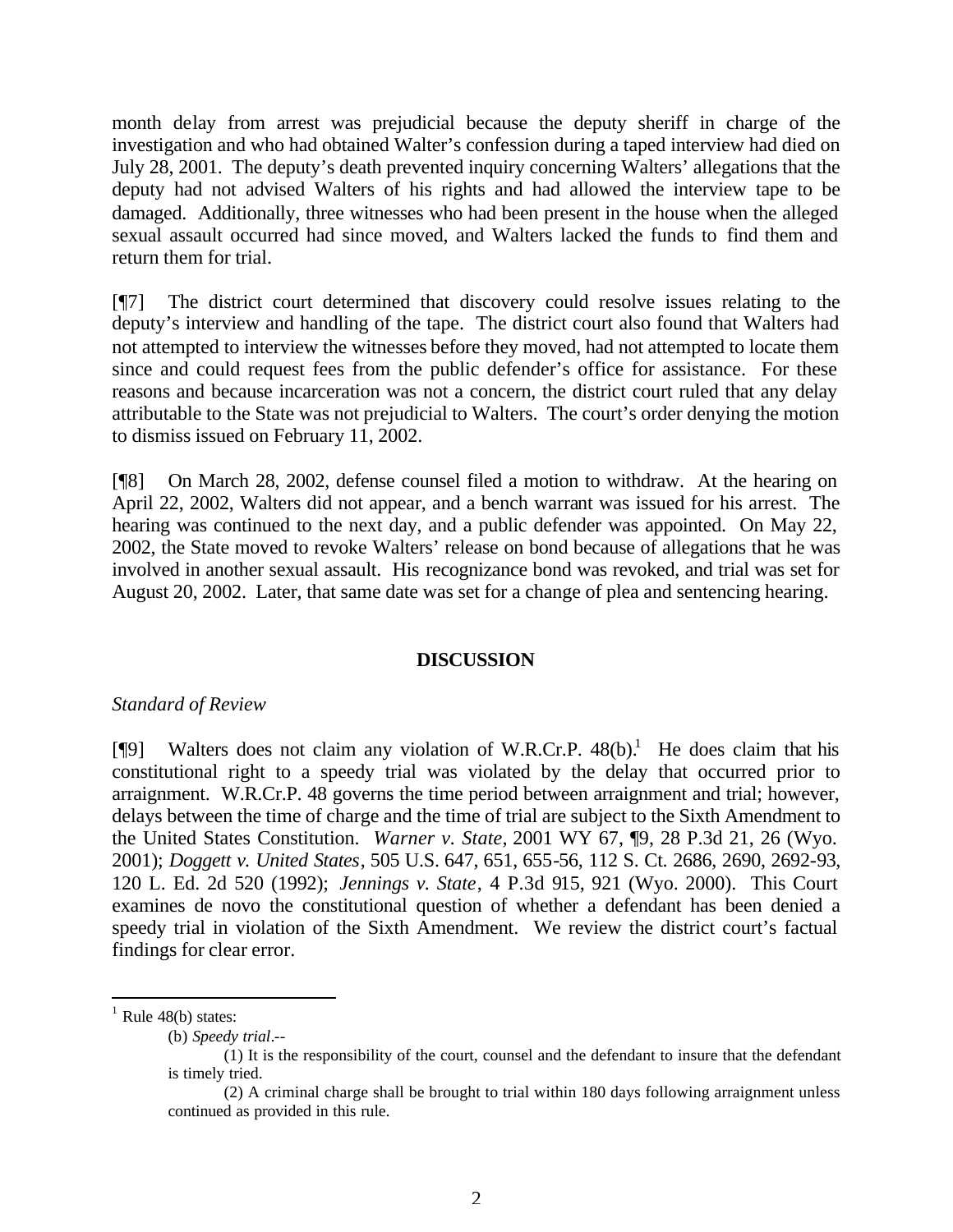[¶10] The Sixth Amendment guarantees that the accused shall enjoy the right to a speedy and public trial. In deciding whether a defendant has been denied a speedy trial, courts must balance 1) the length of the delay; 2) the reason for the delay; 3) the defendant's assertion of his right; and 4) the prejudice to the defendant. *Warner*, ¶10, *Campbell v. State*, 999 P.2d 649, 655 (Wyo. 2000); *Barker v. Wingo*, 407 U.S. 514, 530, 533, 92 S. Ct. 2182, 2192, 33 L. Ed. 2d 101 (1972). None of these factors alone is sufficient to establish a speedy trial violation, "[r]ather they are related factors and must be considered together with such other circumstances as may be relevant." *Barker,* 407 U.S. at 533, 92 S.Ct. at 2193. "The determinative dynamic in our inquiry is whether the delay in bringing the accused to trial was unreasonable, that is, whether it substantially impaired the right of the accused to a fair trial." *Warner*, ¶10, *Wehr v. State,* 841 P.2d 104, 112 (Wyo. 1992). When a speedy trial violation is found to have occurred, the charges must be dismissed. *Warner,* ¶10; *Barker*, 407 U.S. at 522, 92 S.Ct. at 2188.

## *Length of Delay*

[¶11] Between June 14, 2001, when Walters waived his right to a preliminary hearing, and February 5, 2002, when he was arraigned, 235 days had elapsed. This time period is not presumptively prejudicial or significantly long and would not be found to violate his constitutional rights absent a showing of prejudice. *Taylor v. State,* 2001 WY 13, ¶6, 17 P.3d 715, ¶6 (Wyo. 2001) (holding 236 days is not presumptively prejudicial); *Osborne v. State*, 806 P.2d 272, 277 (Wyo. 1991) (holding 244 days is not presumptively prejudicial, but requiring further analysis).

#### *Reasons for Delay*

[¶12] Walters asserts there was an 83-day delay from June 14, 2001, when Walters orally waived his preliminary hearing, and September 7, 2001, the date the State requested a setting for arraignment, and this delay may have been in part due to his request for a change of judges, but the State had no reason for its failure to timely request an arraignment setting. The record shows that almost half of the delay was caused by Walters' dissatisfaction with the assignment of judges and the resulting docketing issues. *See McDaniel v. State,* 945 P.2d 1186, 1189 (Wyo. 1997).

#### *Assertion of Right*

[¶13] Between Walters' waiver of preliminary hearing on June 14, 2001, and his motion to dismiss filed on December 7, 2001, a delay of 177 days occurred. The State contends that Walters' assertion of his right was another delaying tactic and deserves little weight in evaluating his speedy trial claim. However, we agree with the district court's finding that the delays in this case were the fault of the State, the court and the defendant, the State's delays should not be allowed to happen, and this factor should be balanced with the other factors.